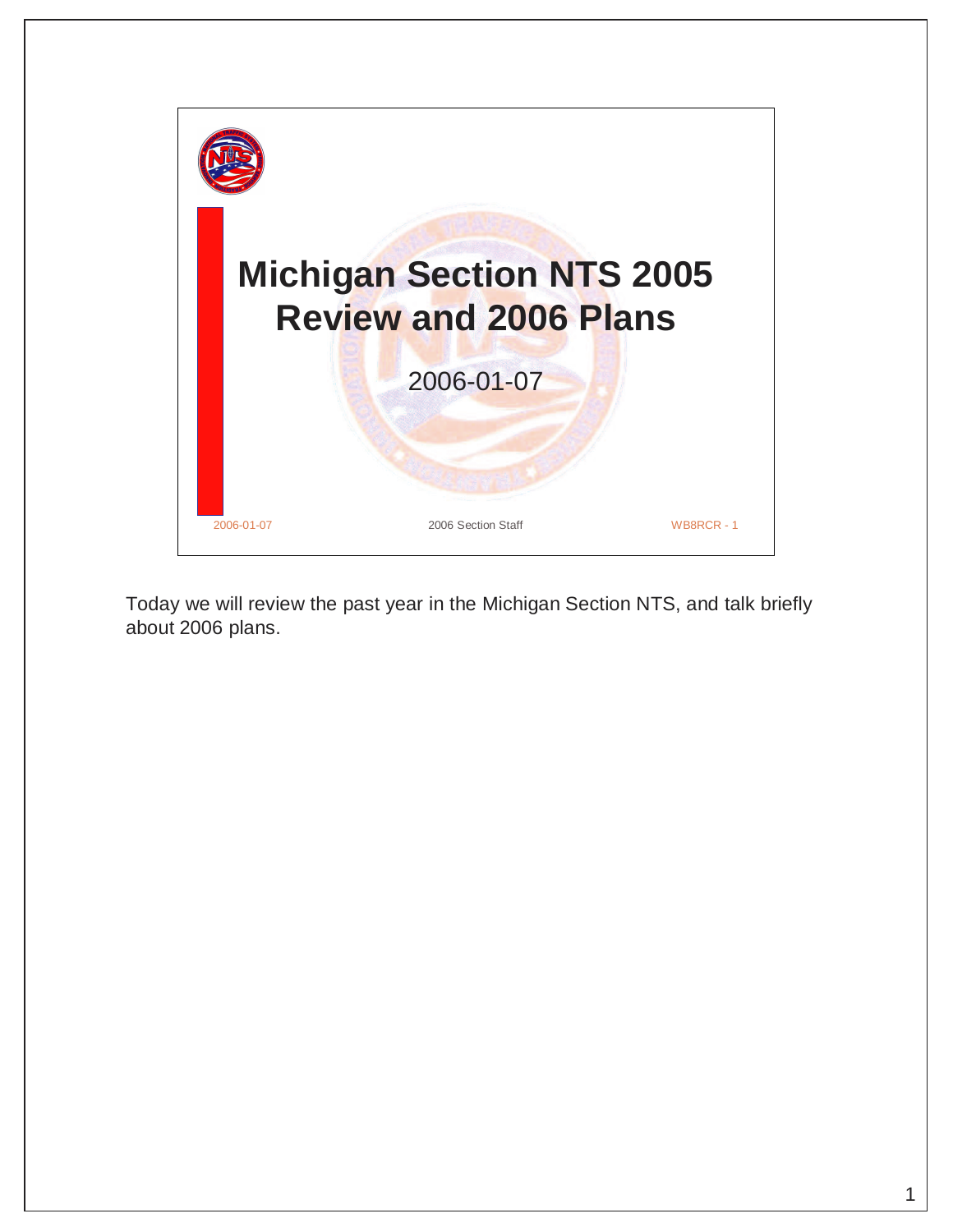

QNIs didn't seem to change much over the year. Although you might imagine a small downward slope, the correlation is insignificant (p=0.75)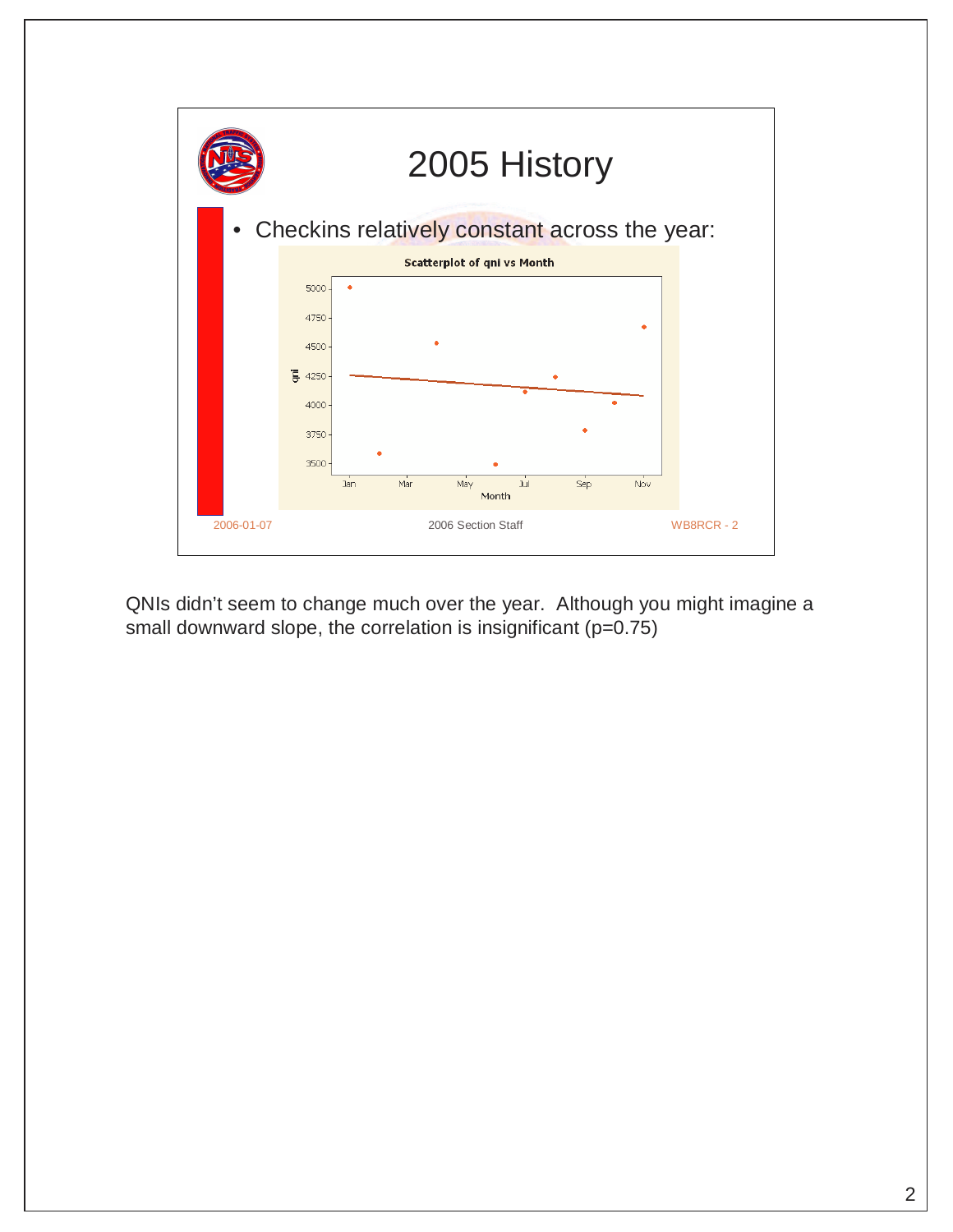

Although traffic numbers seemed slightly up, there is enough scatter in this data that it is not terribly significant.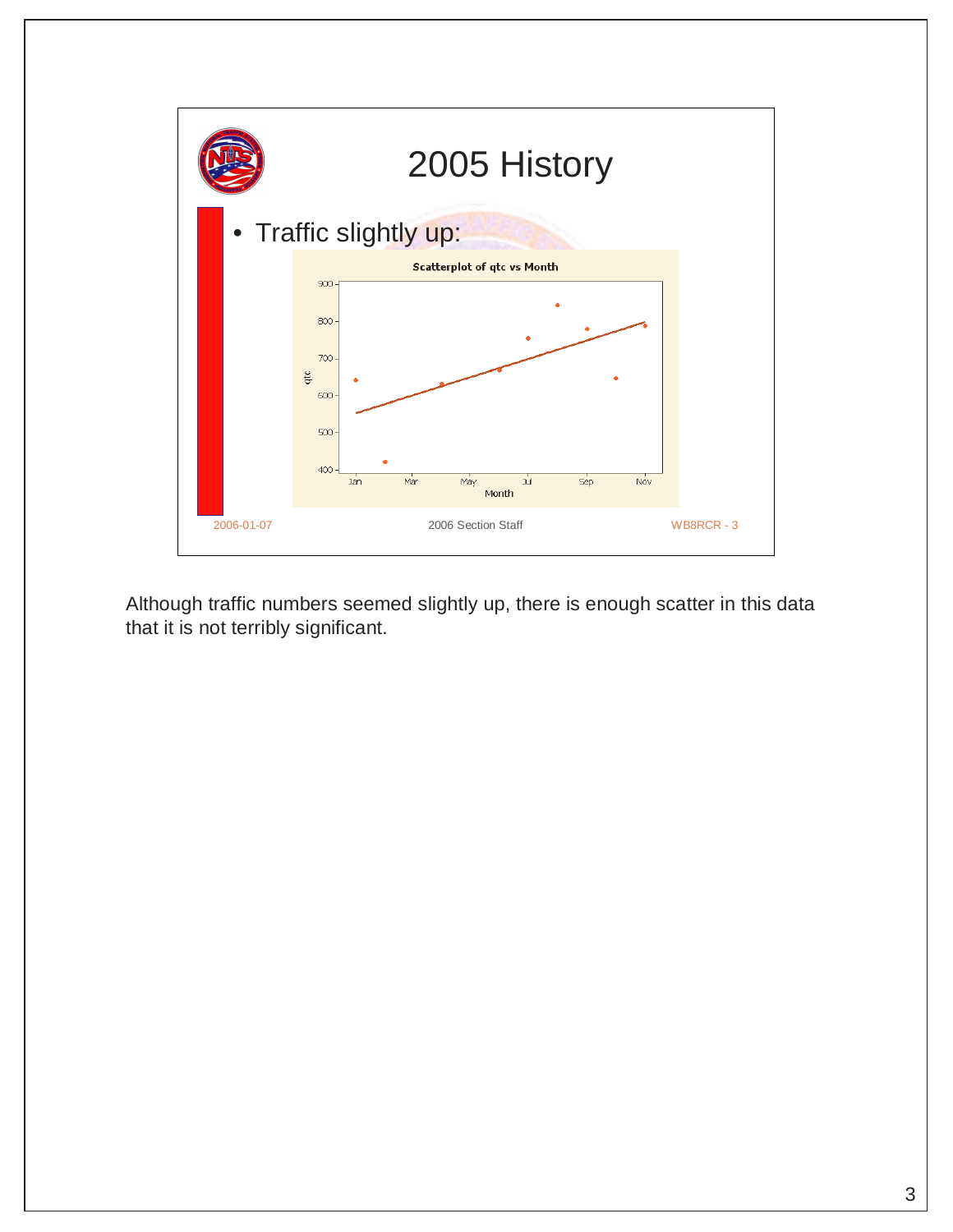

The reported QTR, interestingly, was down. This was the only relationship with any statistical significance as well (p=0.055) although the trend is not terribly pronounced  $(R^2$  adjusted=.35).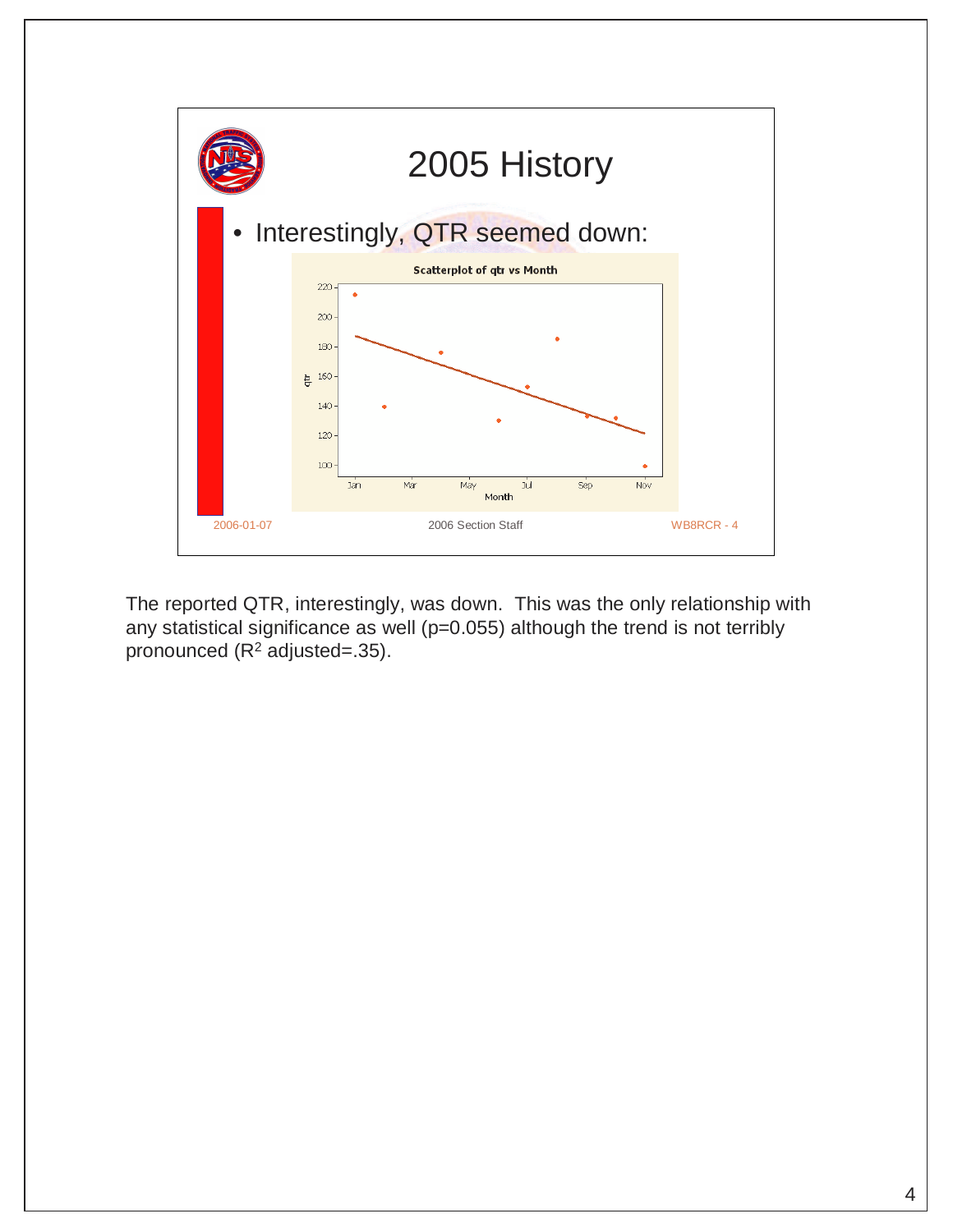

Following Lupton, an email reflector was started to allow the various net managers some visibility into the issues at the section level, and to allow us some insight into those issues of concern to the NMs.

Within the past few weeks the mi-nts website was kicked off. Currently it is largely focused on data. Over time, additional resources for NTS participants will be added. In addition, some analysis of the data should be provided.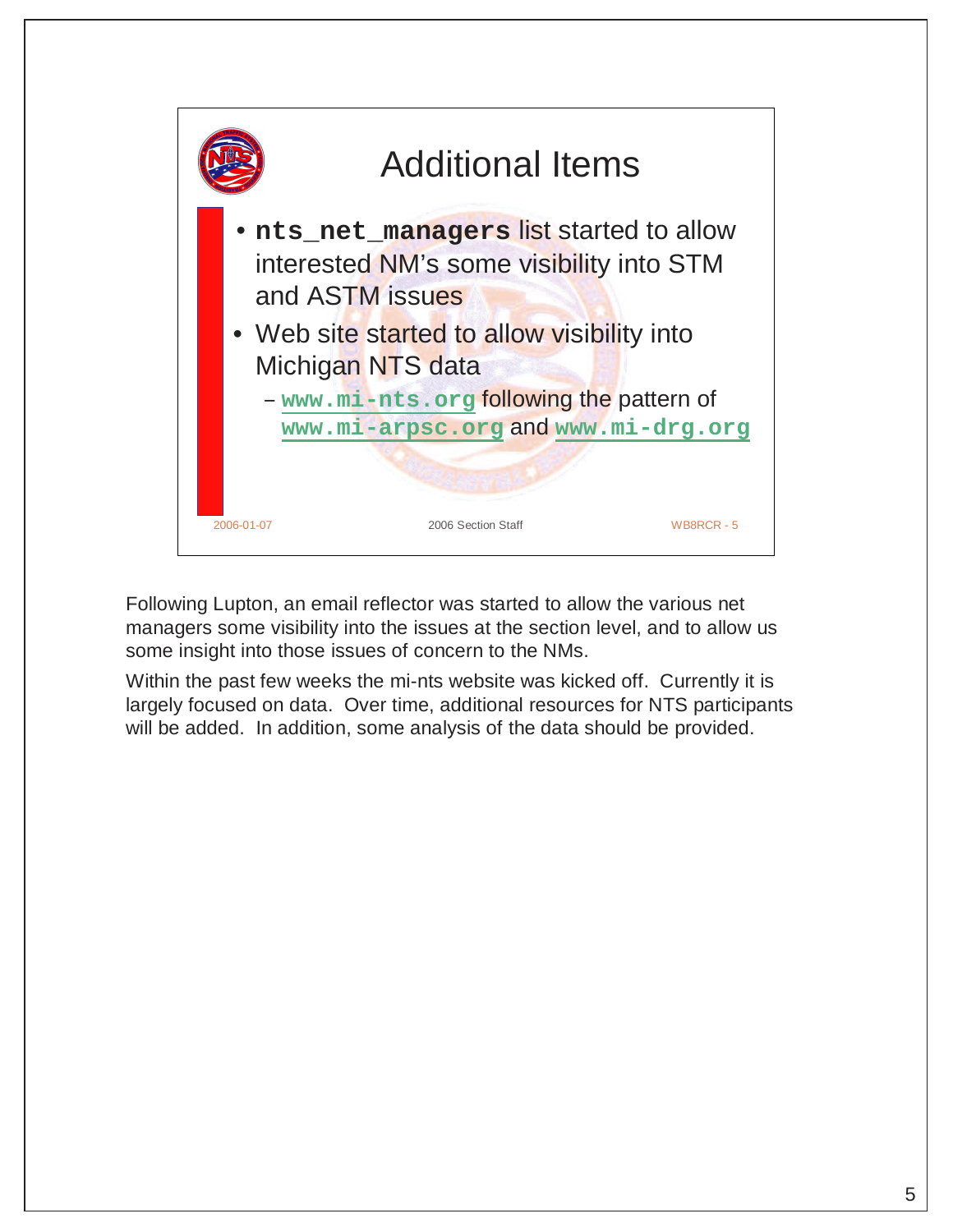

At the Lupton meeting we indicated we wanted to sit tight as we got our feet on the ground, and to take the pulse of the organization in helping understand where to best place our efforts for 2006.

We proposed a list of potential areas of focus to get the Lupton participants thinking prior to our contacting them.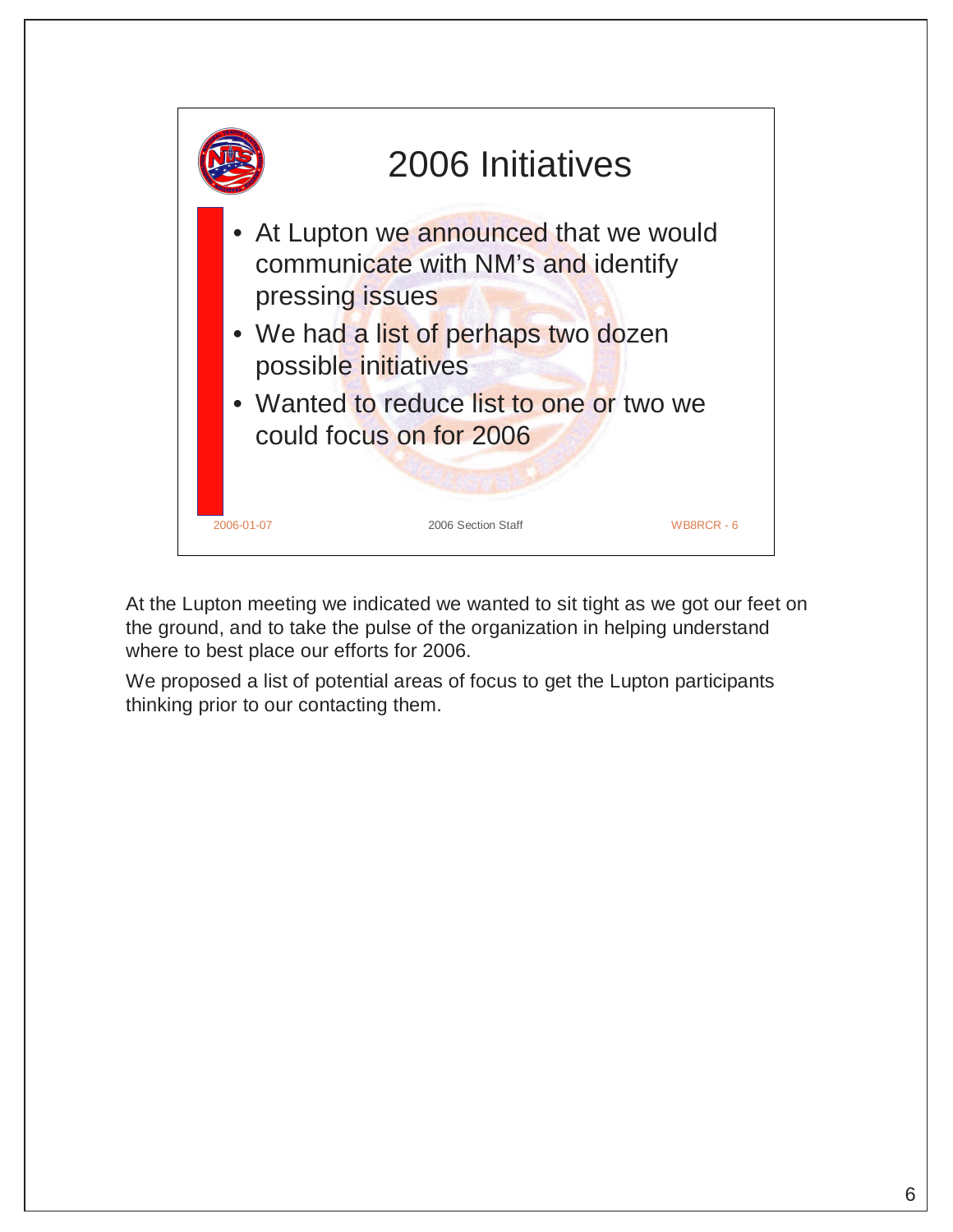

In discussing the key issues with the net managers, it became clear there were two populations with very different concerns.

Hard-core traffic nets were having trouble with participation. Most felt they had seen a decline in checkins, and were having trouble recruiting net controls and liaison stations. Even net leadership has been an issue.

Those nets with more of a round-table format were not having issues with participation. Although some had a little difficulty recruiting net controls, those were a minority and even there did not view it as a major problem. These nets were, however, concerned with "meaningful" traffic. Although "spam" traffic was reported as a concern almost universally, these NMs were more concerned with having enough traffic to keep their members trained.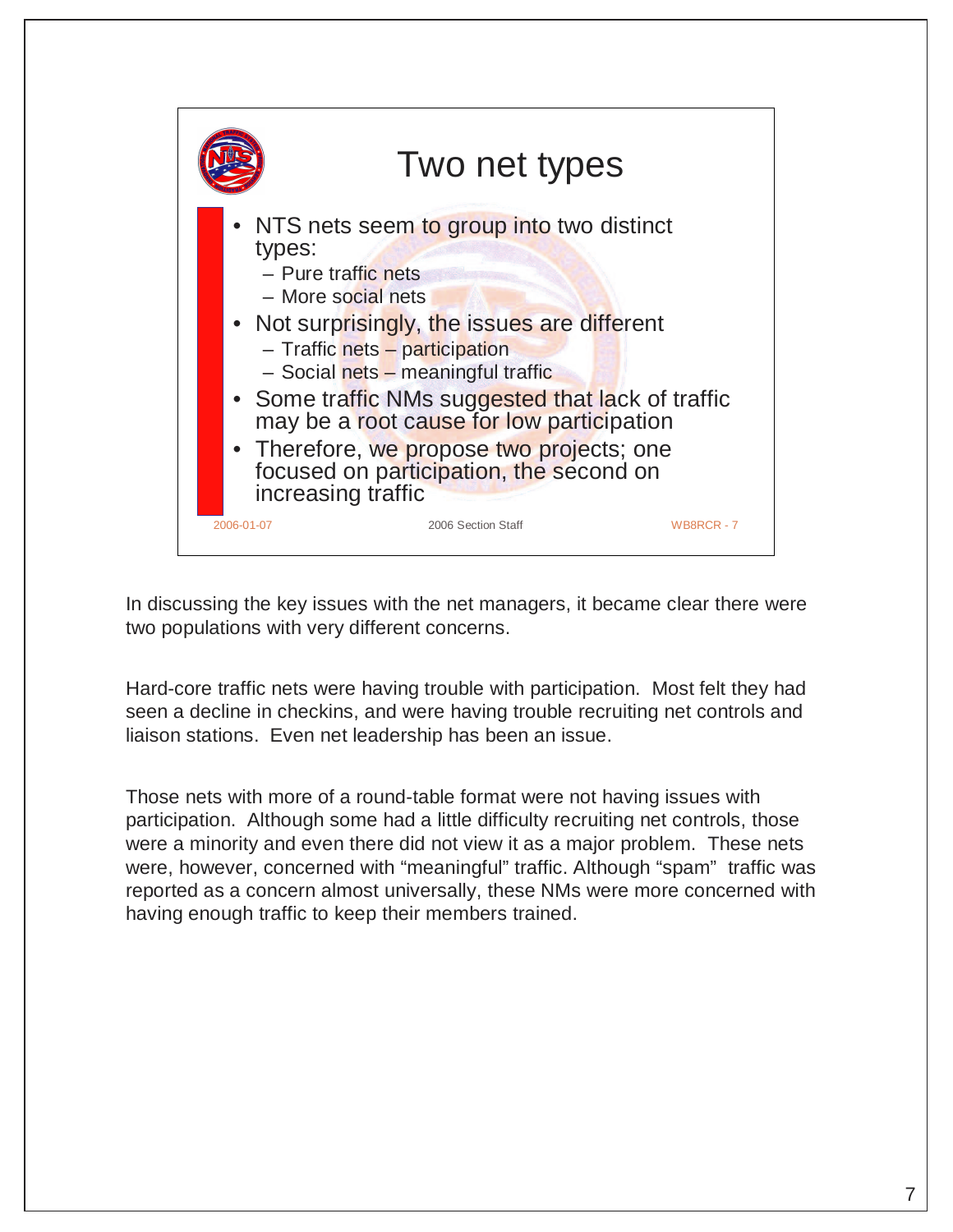

To address the participation issue, a project around increasing NTS participation is proposed.

Reported QNI seems an obvious target, although this will need to be validated during the Measure stage (we will review the stages in a later slide).

During 2005, we saw about 4200 reported checkins each month. A one standard deviation shift is often taken as a meaningful but achievable change, so it is proposed that a target of 4700 QNI per month be selected.

Note that the team may decide that some other measurement would be better, or that some other target value would be better. This target will be adjusted at the end of Define and again at the end of Measure, so at this point, the number is simply a talking point.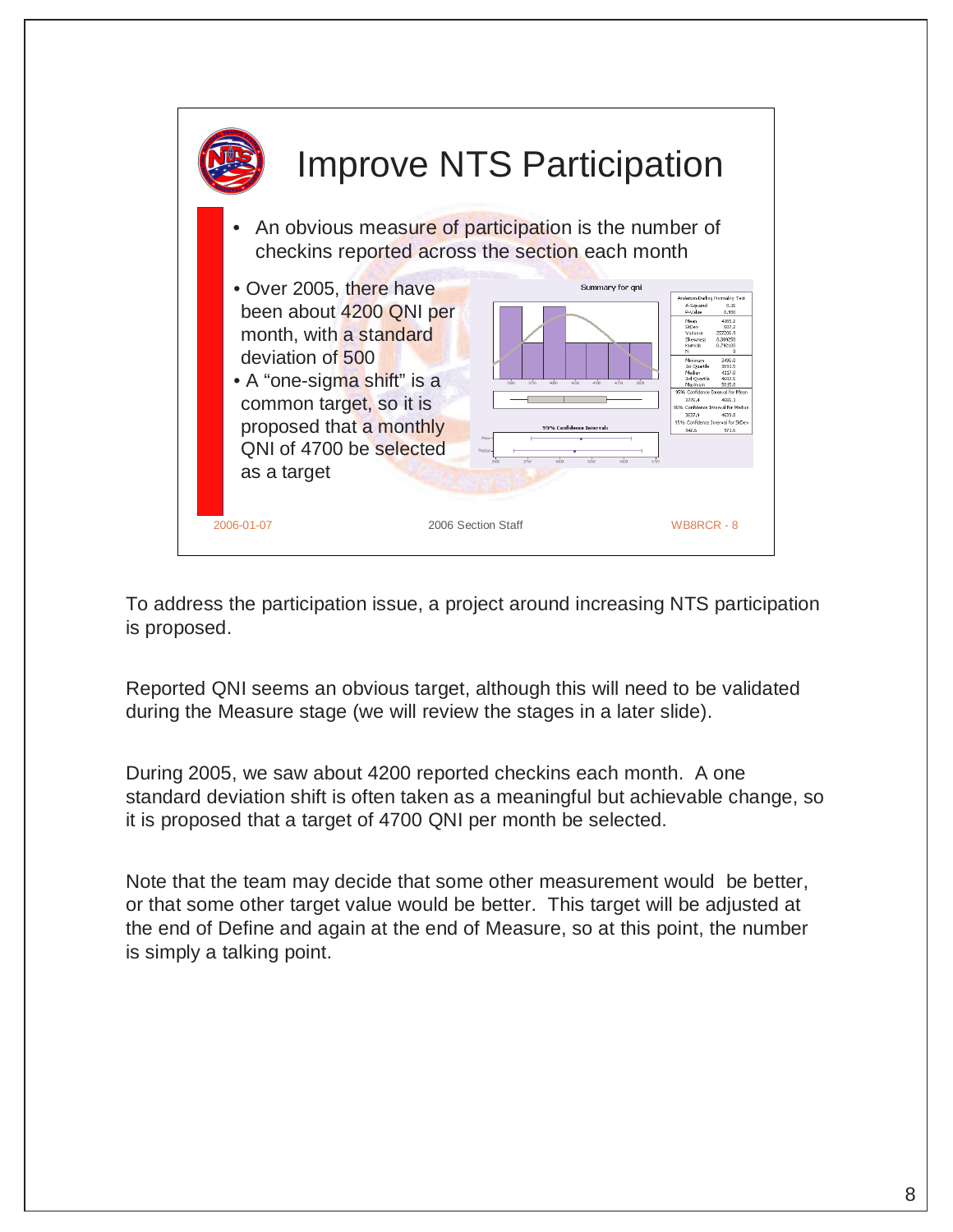

Taking the same logic, we might want to move the number of QTC reported from the current value of around 700 to about 825.

Again, although this seems an obvious measure, we need to asses the perception of "meaningful", and see if perhaps some other measure is appropriate. Similarly, a one standard deviation shift might not be enough to achieve the desired effect, so again, the team will need to evaluate these targets.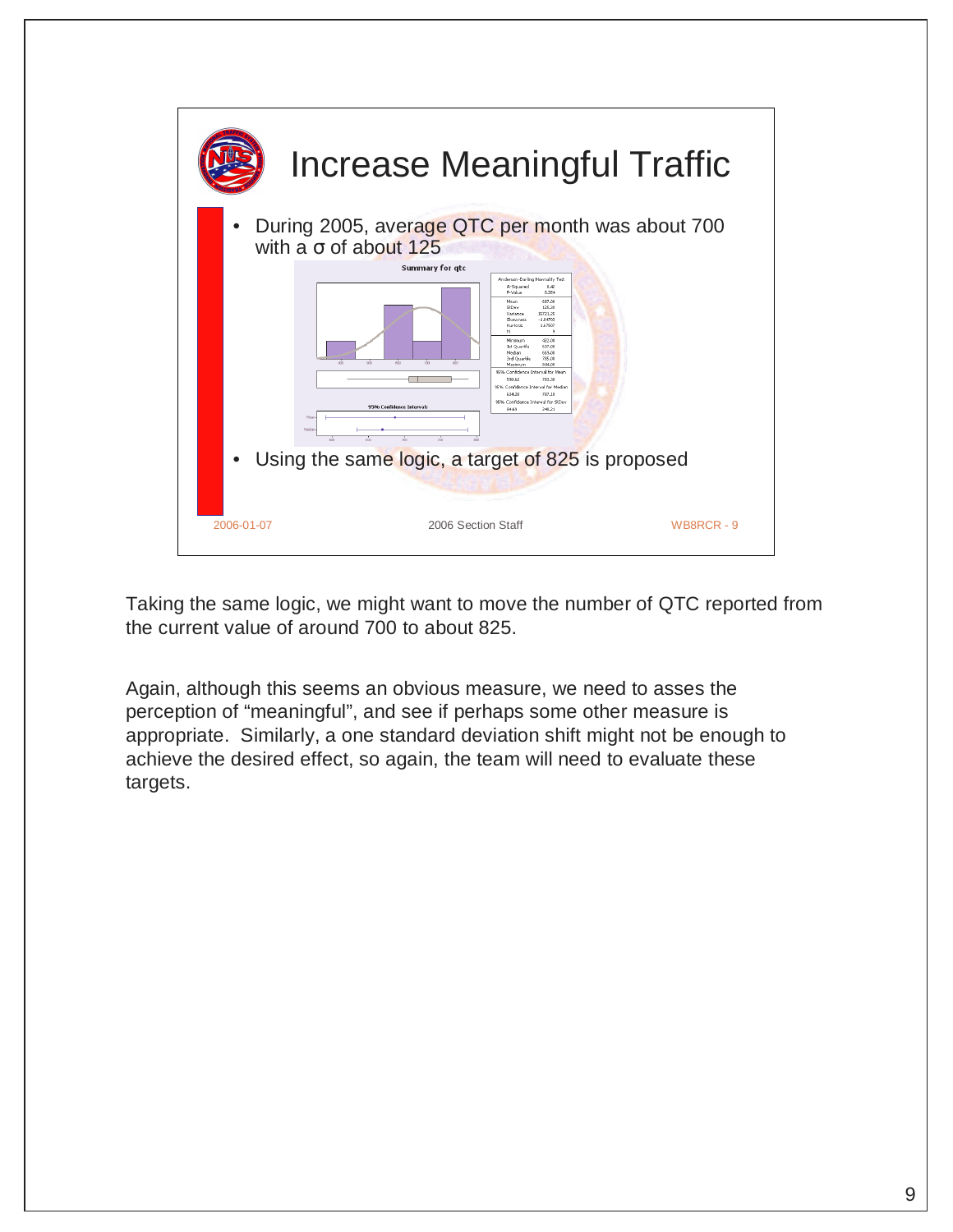

I would like to follow a process that has been shown to be successful. There are five project steps, and a "post-project" step. I like to characterize them as follows:

Define – Let's all agree on what we are going to do

Measure – Let's make sure we can recognize success

Analyze – Let's figure out what knobs we have to turn

Improve – Let's decide what knobs we **are** going to turn

Control – Let's make sure they stay turned

In addition, a post project realization phase will ensure we actually did what we intended, and will serve as a point to decide whether additional action is necessary.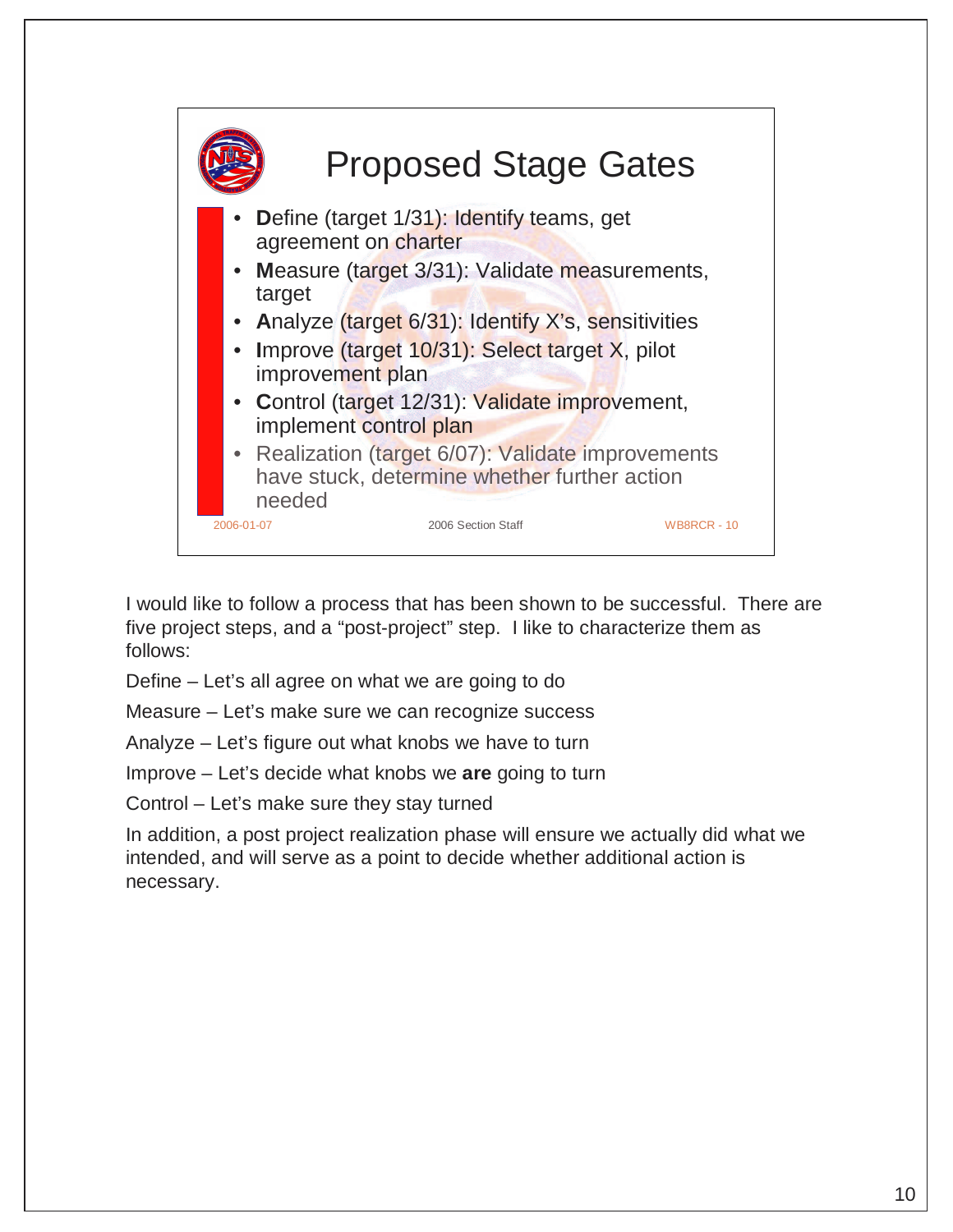

During January, we will be recruiting team members for the projects. Steve Ewald and Dale Williams have agreed to serve as process owner and champion, respectively. These roles are primarily aimed at keeping the teams on target.

Each project should have one of the assistant STMs to serve in a project leadership role.

Since the round-table nets raised the traffic issue, those nets should be represented on the traffic project.

Similarly, the focused traffic nets should be represented on the participation project

As the amateur population is shifting, we need to look to Technician class licensees for much of our growth. To that end, we should ensure that the VHF nets are represented on both teams.

The round-table nets might provide some expertise to the participation project. UPN rarely reports fewer than 1000 QNIs per month, and GLETN and Wolverine typically about half that. By comparison, MITN's QNIs are rarely a quarter of UP's.